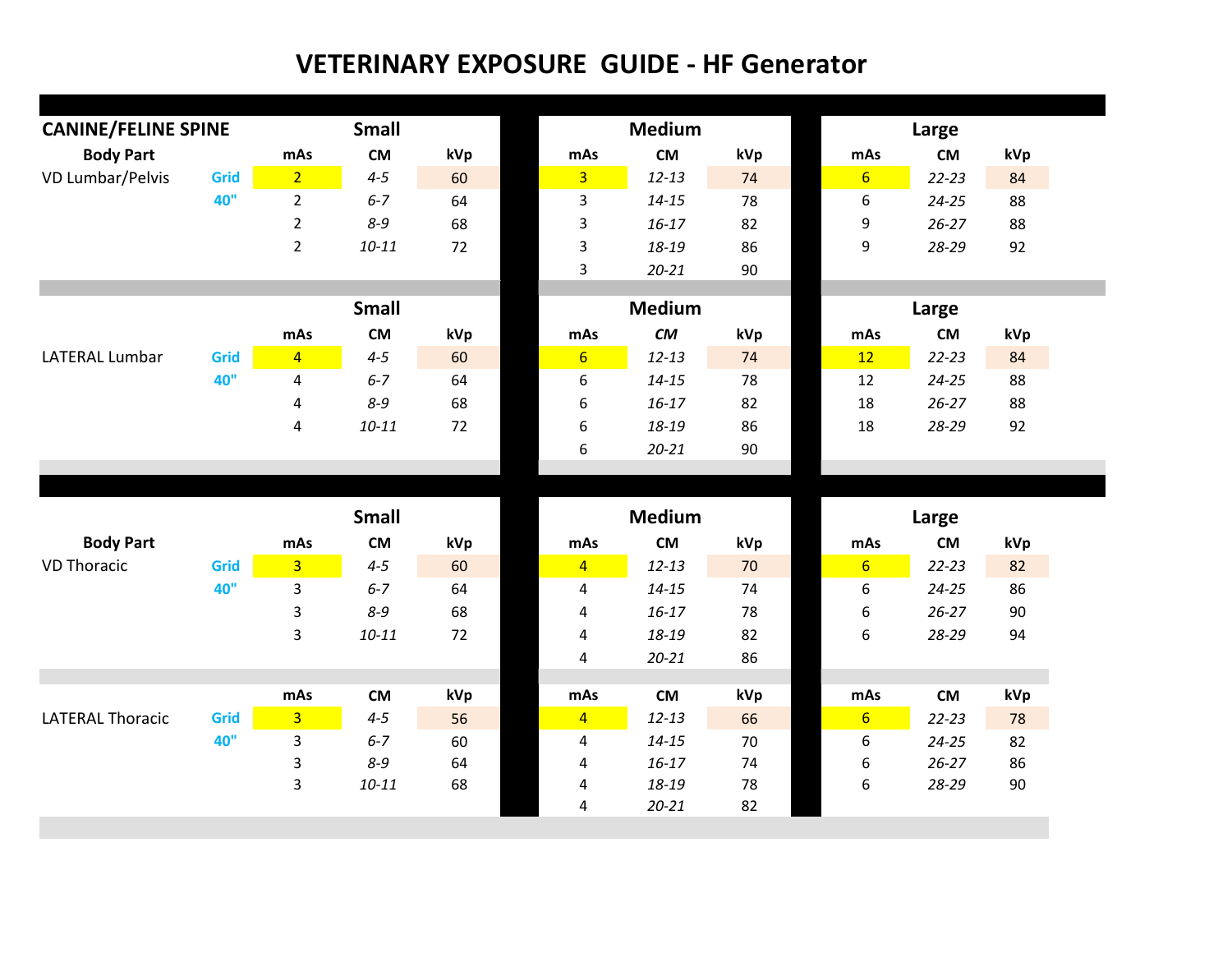| <b>Body Part</b><br><b>VD Cervical</b><br>40"<br><b>LATERAL Cervical</b><br>Grid<br>40" | mAs<br>Grid<br>$\overline{4}$<br>$\overline{4}$<br>4<br>mAs<br>Same as VD | ${\sf CM}$<br>$4 - 5$<br>$6 - 7$<br>$8 - 9$<br><b>CM</b> | kVp<br>60<br>64<br>68 | mAs<br>$6 \overline{6}$<br>6<br>6<br>6 | <b>CM</b><br>$10 - 11$<br>$12 - 13$<br>$14 - 15$ | kVp<br>64<br>68<br>72 | mAs<br>10<br>10<br>10 | <b>CM</b><br>18-19<br>$20 - 22$ | kVp<br>72<br>76 |
|-----------------------------------------------------------------------------------------|---------------------------------------------------------------------------|----------------------------------------------------------|-----------------------|----------------------------------------|--------------------------------------------------|-----------------------|-----------------------|---------------------------------|-----------------|
|                                                                                         |                                                                           |                                                          |                       |                                        |                                                  |                       |                       |                                 |                 |
|                                                                                         |                                                                           |                                                          |                       |                                        |                                                  |                       |                       |                                 |                 |
|                                                                                         |                                                                           |                                                          |                       |                                        |                                                  |                       |                       |                                 |                 |
|                                                                                         |                                                                           |                                                          |                       |                                        |                                                  |                       |                       | $22 - 23$                       | 80              |
|                                                                                         |                                                                           |                                                          |                       |                                        | $16 - 17$                                        | 76                    |                       |                                 |                 |
|                                                                                         |                                                                           |                                                          | kVp                   | mAs                                    | <b>CM</b>                                        | kVp                   | mAs                   | <b>CM</b>                       | kVp             |
|                                                                                         |                                                                           |                                                          |                       | Same as VD                             |                                                  |                       | Same as VD            |                                 |                 |
|                                                                                         |                                                                           |                                                          |                       |                                        |                                                  |                       |                       |                                 |                 |
|                                                                                         |                                                                           |                                                          |                       |                                        |                                                  |                       |                       |                                 |                 |
| <b>CANINE/FELINE SKULL</b>                                                              |                                                                           | <b>Small</b>                                             |                       |                                        | <b>Medium</b>                                    |                       |                       | Large                           |                 |
| <b>Body Part</b>                                                                        | mAs                                                                       | <b>CM</b>                                                | kVp                   | mAs                                    | <b>CM</b>                                        | kVp                   | mAs                   | <b>CM</b>                       | kVp             |
| CRANIUM                                                                                 | Grid<br>$\overline{4}$                                                    | $4 - 5$                                                  | 60                    | 6 <sup>1</sup>                         | $10 - 11$                                        | 64                    | 10                    | $16 - 17$                       | 70              |
| 40"                                                                                     | $\overline{4}$                                                            | $6 - 7$                                                  | 64                    | 6                                      | $12 - 13$                                        | 68                    | 10                    | 18-19                           | 74              |
|                                                                                         | 4                                                                         | $8 - 9$                                                  | 68                    | 6                                      | $14 - 15$                                        | 72                    | 10                    | $20 - 21$                       | 78              |
|                                                                                         |                                                                           |                                                          |                       |                                        |                                                  |                       |                       |                                 |                 |
|                                                                                         | mAs                                                                       | <b>CM</b>                                                | kVp                   | mAs                                    | <b>CM</b>                                        | kVp                   | mAs                   | <b>CM</b>                       | kVp             |
| Grid<br><b>NASAL</b>                                                                    | 2 <sup>7</sup>                                                            | $2 - 3$                                                  | 60                    | $\overline{3}$                         | $6 - 7$                                          | 58                    | $6 \overline{6}$      | $10 - 11$                       | 65              |
| 40"                                                                                     | $2^{\circ}$                                                               | $4 - 5$                                                  | 63                    | 3                                      | $8-9$                                            | 61                    | 6                     | $12 - 13$                       | 68              |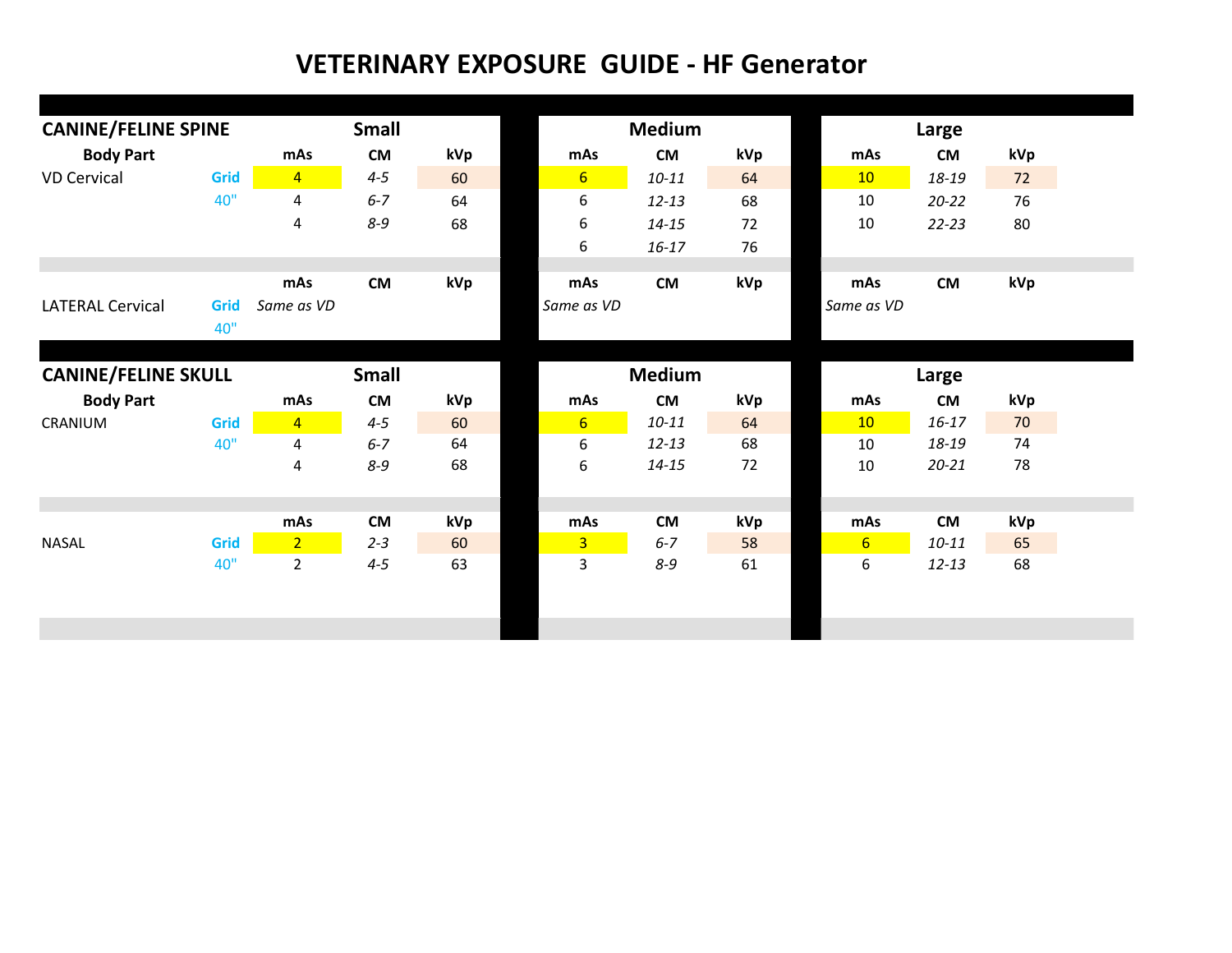